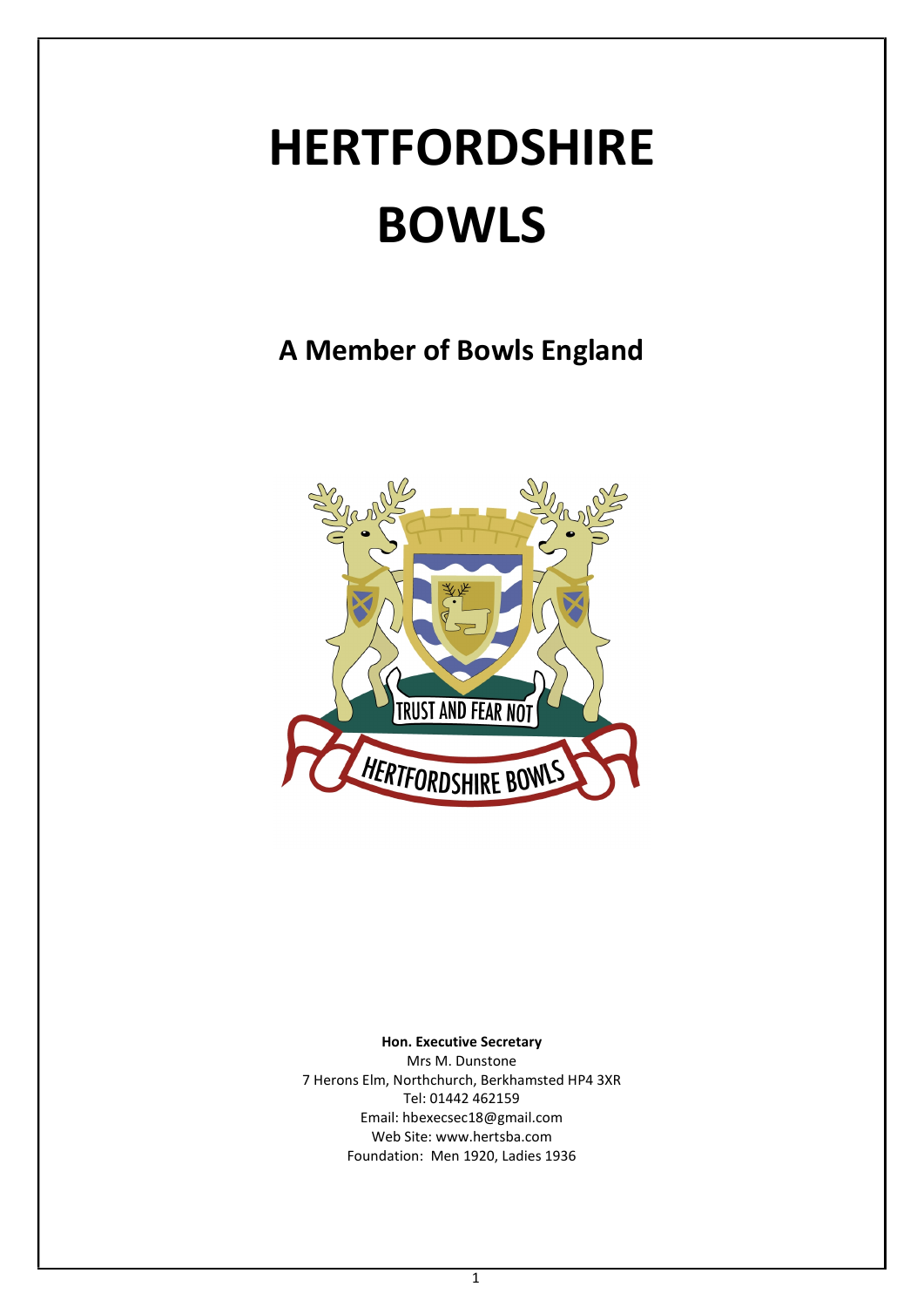## HERTFORDSHIRE BOWLS

### RULES AND CONSTITUTION

#### 1. Title:

HERTFORDSHIRE BOWLS hereinafter called 'The Association' is a member and guarantor of Bowls England Limited (Company No. 06297656).

#### 2. Objects:

- A. To promote and safeguard the game of Flat Green Lawn Bowls in Hertfordshire. To adopt and enforce the Laws of the Sport as laid down by the World Bowls Board and the
	- B. Rules and Regulations of Bowls England.
	- C. To adopt and enforce the Rules and Regulations of Bowls England and its Codes of Conduct.
	- D. To hold Championships in Singles, Pairs, Triples, Fours, Junior Singles, Two Wood Singles, Junior Pairs and Senior Fours as a preliminary to the National Championships and any other competition that may be arranged.
	- E. To hold Inter-County matches and arrange Matches with other Associations and Clubs.
	- F. To interpret when called upon by affiliated Clubs, or members thereof, difficult or doubtful questions of law and practice, and arbitrate in disputes referred to the Association between and among affiliated Clubs and members thereof.
	- G. To promote social and other functions.
	- H. To do all such things as considered incidental or conducive to the attainment of the above objects or any of them.

#### 3. Responsibilities:

- A. The Association recognises and acknowledges its responsibility as a member of Bowls England to adopt its published national policy for the safeguarding of children and vulnerable adults.
	- B. The Association shall further adopt Bowls England published welfare policies relating to, but not restricted to, Drug Abuse and Anti Doping, Equal Opportunities, Sport Equity and Health & Safety.

#### 4 Membership:

- A. Membership of the Association shall be open to Clubs in the County with members that play the flat green game either on Private Greens or Municipal or other Public Greens, provided that such Club possesses level greens having Banks and Ditches and being at least 31 metres long.
	- B. Clubs playing on Greens connected with licensed premises must be managed by an Executive Committee, and must have sole and exclusive use of the greens on which they play.
	- C. Clubs playing on Municipal or other Public Greens must possess a permit from the Municipal or other authority allowing the use of rinks for competitive purposes.
	- D. Annual application for affiliation must be made to the Honorary Executive Secretary of this Association on the Official Form A or such other form as may from time to time be applicable. A list of the Club Officials must accompany the form for any first application. The Executive may grant a new affiliation subject to confirmation at the next meeting of the Council.
	- E. It shall be a condition of affiliation that these Rules with the Rules & Regulations of Bowls England shall be accepted as binding upon every Club affiliated to the Association, and through such Club upon individual members thereof.

#### 5. Subscriptions and Fees:

 A. The annual affiliation shall be at such rate as may be determined by Council and shall be based on club membership at  $1<sup>st</sup>$  May, or such other date as determined by Bowls England. It shall include the amount levied by Bowls England.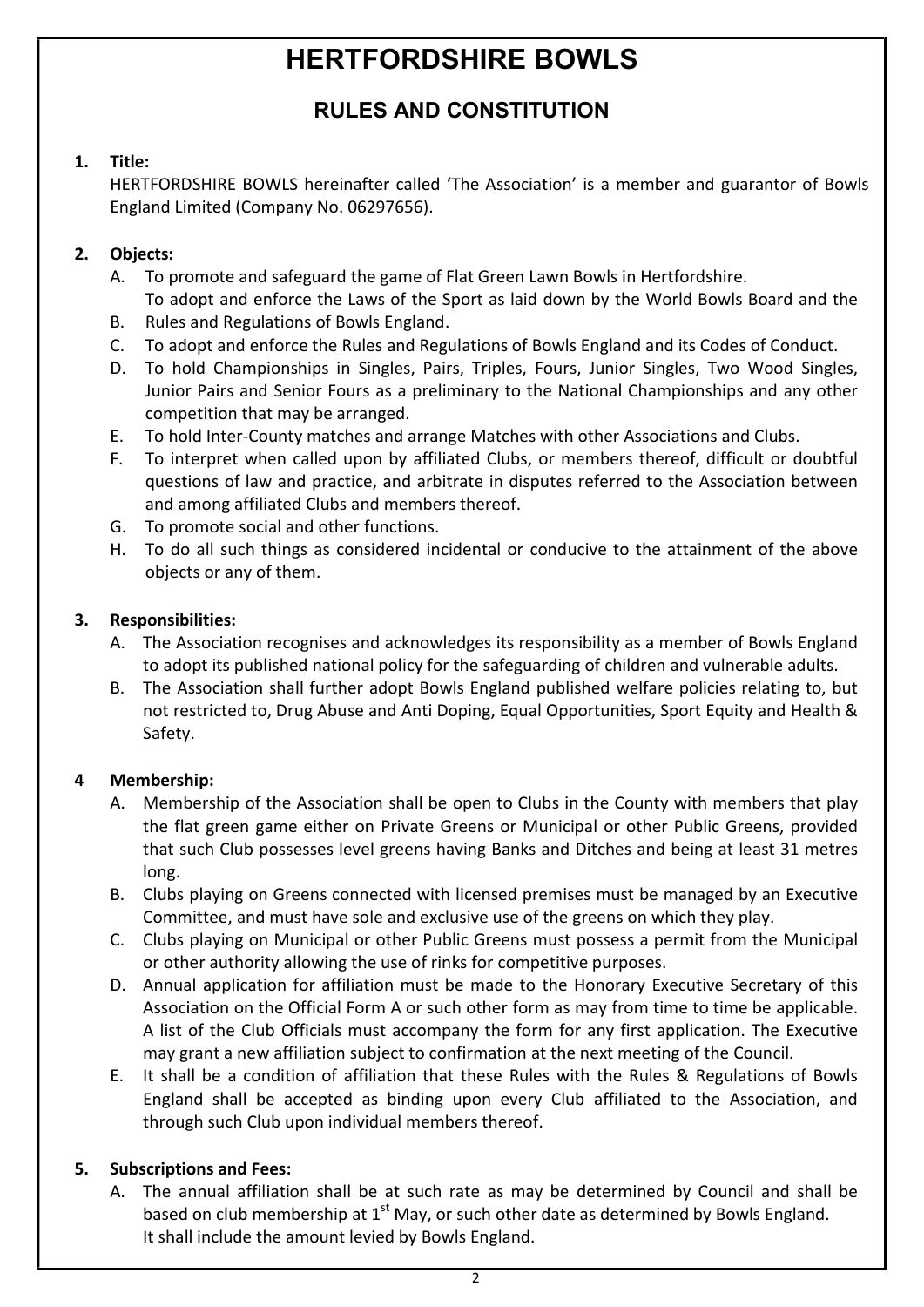- B. The subscription is to be paid for every member entitled to play on the green and a list of those members for whom the subscription is payable must be sent to the Honorary Executive Secretary by  $7<sup>th</sup>$  May or such other date as the Executive Secretary shall determine to harmonise with Bowls England requirements.".
- C. Affiliations are due to be paid by 7th May each year or such other date as the Executive Committee shall determine. Any Club failing to make such payment shall forfeit all rights and privileges of membership until the whole of the arrears have been discharged.
- D. Competition entry fees shall be at such rates as may be determined by Council and, with the regulations for play, shall be included in the Competition Bylaws.

#### 6. Officers:

- A. The Officers of the Association shall be the Presidents, Senior and Junior Vice-Presidents, Honorary County Secretaries of each gender, the Honorary Executive Secretary, Honorary Treasurer and Honorary Match Secretary who shall be elected at the Annual General Meeting. The Chair of the Executive Committee (who shall also Chair the Council and General Meetings) and the County Development Officer shall also be Officers of the Association and shall be appointed by the Executive. All nominations for Office shall be made in writing from their Club, or by resolution of the Executive, after the consent of the nominee has been obtained. Nominations must be in the hands of the Honorary Executive Secretary by  $31<sup>st</sup>$  October each year.
	- B. The President of each gender shall serve for one year and on completion of their year of office, shall automatically become a full member of Council for the ensuing two years.
	- C. The Chair of the Executive Committee shall be an Officer or Past Officer of the Association.
	- D. Officers and Life Members who have been Officers, shall have privilege of making direct application to the Association to participate in its activities.
	- E. The Executive shall have power to fill any vacancy amongst the Officers subject to confirmation at the next meeting of the Council.

#### 7. Administration:

- A. The affairs of the Association shall be conducted by a Council consisting of the Officers, the retiring Presidents, Division Chairs and Secretaries, and two delegates (one of each gender) appointed by each affiliated Club. Thirty members shall form a quorum.
	- B. The Council shall normally meet in October each year, save in extenuating circumstances that shall require a postponement."

Fourteen days notice shall be given of all Council Meetings.

C. Honorary Life Members may attend Divisional, Council and General Meetings but only past Officers shall have power of vote.

#### 8. Executive Committee:

- A. The Executive Committee shall consist of the Officers of the Association, the Immediate Past Presidents, and from each Division, The Chair, Men's Division Secretary and Women's Division Secretary. The Chair of the Executive Committee shall have a casting vote only
	- B. The Executive Committee shall have power to deal with the affairs of the Association except those considered to be matters of principle or policy. It shall have power to allocate the proceeds of any event as it may decide.
	- C. The Executive Committee shall appoint an Emergency Subcommittee consisting of the Presidents of each gender (substitute for each their Senior Vice President) and the Honorary Executive Secretary (or nominated Honorary County Secretary) and shall have power to appoint any other necessary subcommittee.
	- D The Emergency and all other subcommittees report to the Executive Committee.
	- E The Executive Committee shall have power to co-opt should it be warranted by circumstances. The person co-opted shall have no power to vote.
	- F The Hon. Executive Secretary or the Chair of the Executive Committee shall have the right to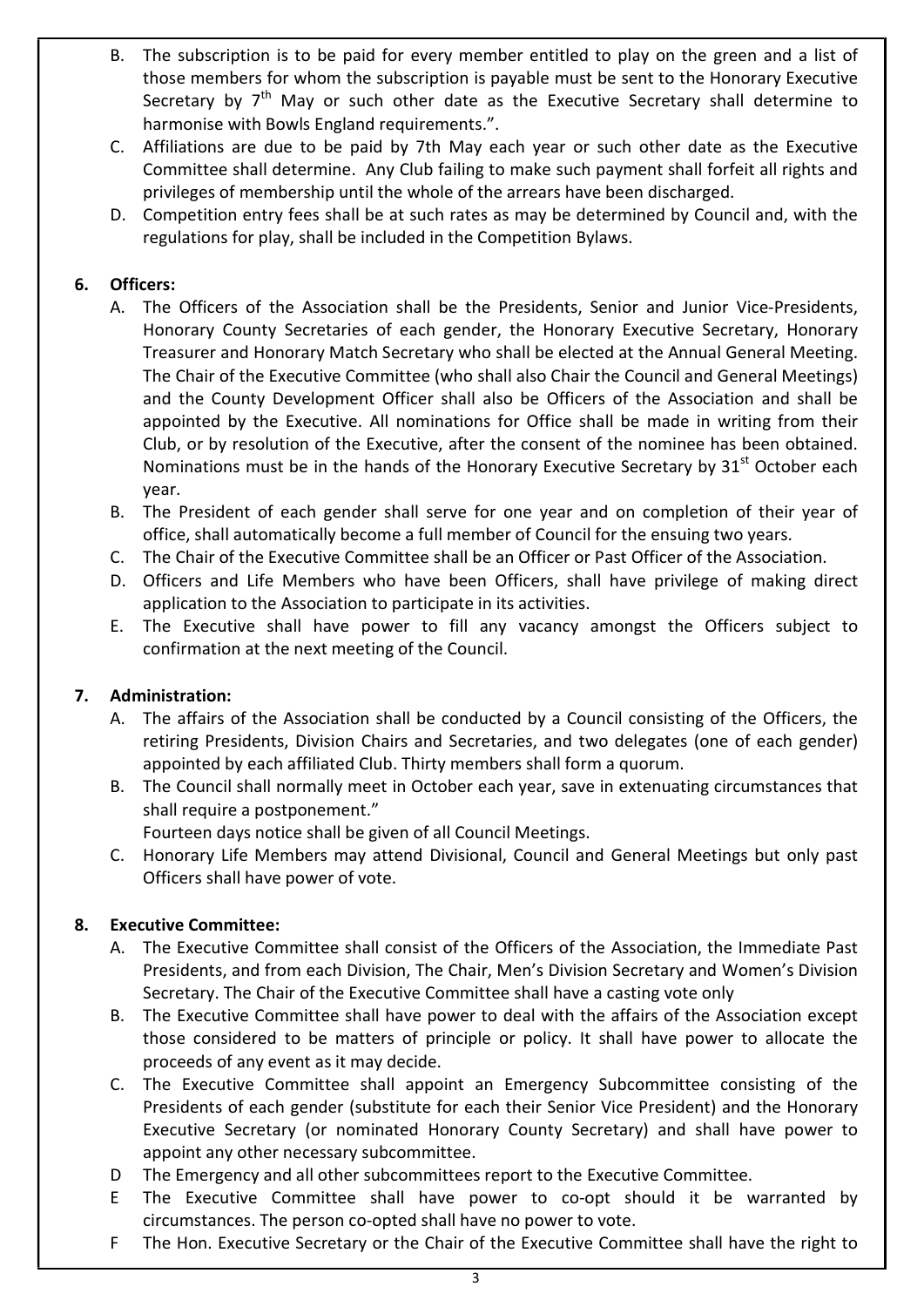summon a meeting of the Executive and any subcommittee whenever in their opinion circumstances require it. At meetings of the Executive Committee seven persons form a quorum.

#### 9. Selection Subcommittees:

 A. The Executive Committee shall appoint each year a subcommittee for each gender, consisting of the President, Senior Vice President, Junior Vice President, Immediate Past President, Honorary County Secretary and a maximum of two members of the relevant gender from each Division.

B. Each subcommittee shall be responsible for selecting representative teams for their gender specific Friendly County Match programme. For the selection of inter-county competitions e.g. Johns Trophy, Middleton Cup, Walker Cup, Balcomb Trophy, Eastern Counties Senior League (not including Executive rink), etc. each gender Selection Subcommittee shall appoint a Team Manager and will endeavour to appoint a minimum of two selectors from applications received. Team Managers and Selectors shall not be eligible for selection.

#### 10. Annual, Special and Division Meetings:

- A. The Annual General Meeting of the Association shall normally be held in January each year save in extenuating circumstances that shall require a postponement. Fourteen days notice of it and all General Meetings shall be given to all affiliated Clubs. Thirty members in attendance form a quorum.
	- B. If the Executive or Council shall determine that sufficient cause has been shown, a Special General Meeting of the Association must be summoned on the requisition of an affiliated Club, to consider the business set forth in the requisition. The requisition must state clearly the nature of the matter at issue and be signed for and on behalf of the appealing Club by its President or Chairman and the Club Honorary Secretary.
	- C. The Notice calling such Special Meeting shall state the purpose for which it has been summoned, and no other business shall be transacted at that meeting.
	- D. Members of affiliated clubs may attend and speak at General Meetings, but voting is restricted to two members per club (one of each gender) and those named in 7A. The Chairman of any meeting shall have a casting vote.
	- E. The County shall be divided into four Divisions to which clubs shall be allocated by the Executive. A Chairman shall be elected annually for each division.
	- F. Each Division shall normally hold an Annual General Meeting in January each year, save in extenuating circumstances that shall require a postponement, and as often as considered necessary, a meeting open to two delegates (one of each gender) from each affiliated Club within the Division, plus the Division Chairman and Honorary Division Secretaries.
	- G. The January meeting shall elect a Division Chairman and Honorary Division Secretaries, and not more than two further members of each gender all of whom shall constitute the Division Committee. Nominations for the ensuing year must be received by the Honorary Division Secretary in writing from clubs, after the consent of the nominee has been obtained, not later than  $31<sup>st</sup>$  October for circulation with the notice of the January meeting.

#### 11. Honorary Life Membership:

- A. The Association shall have power to elect Honorary Life Members for exceptional special services rendered to the Association. Such Honorary Life Members shall be elected at the Annual General Meeting. Nominations from clubs or the Executive must reach the Honorary Executive Secretary by 30<sup>th</sup> September.
	- B. All existing Honorary Life Members and Past Presidents of Hertfordshire Bowls Association and Hertfordshire County Women's Bowling Association shall be recognised as Honorary Life Members of Hertfordshire Bowls.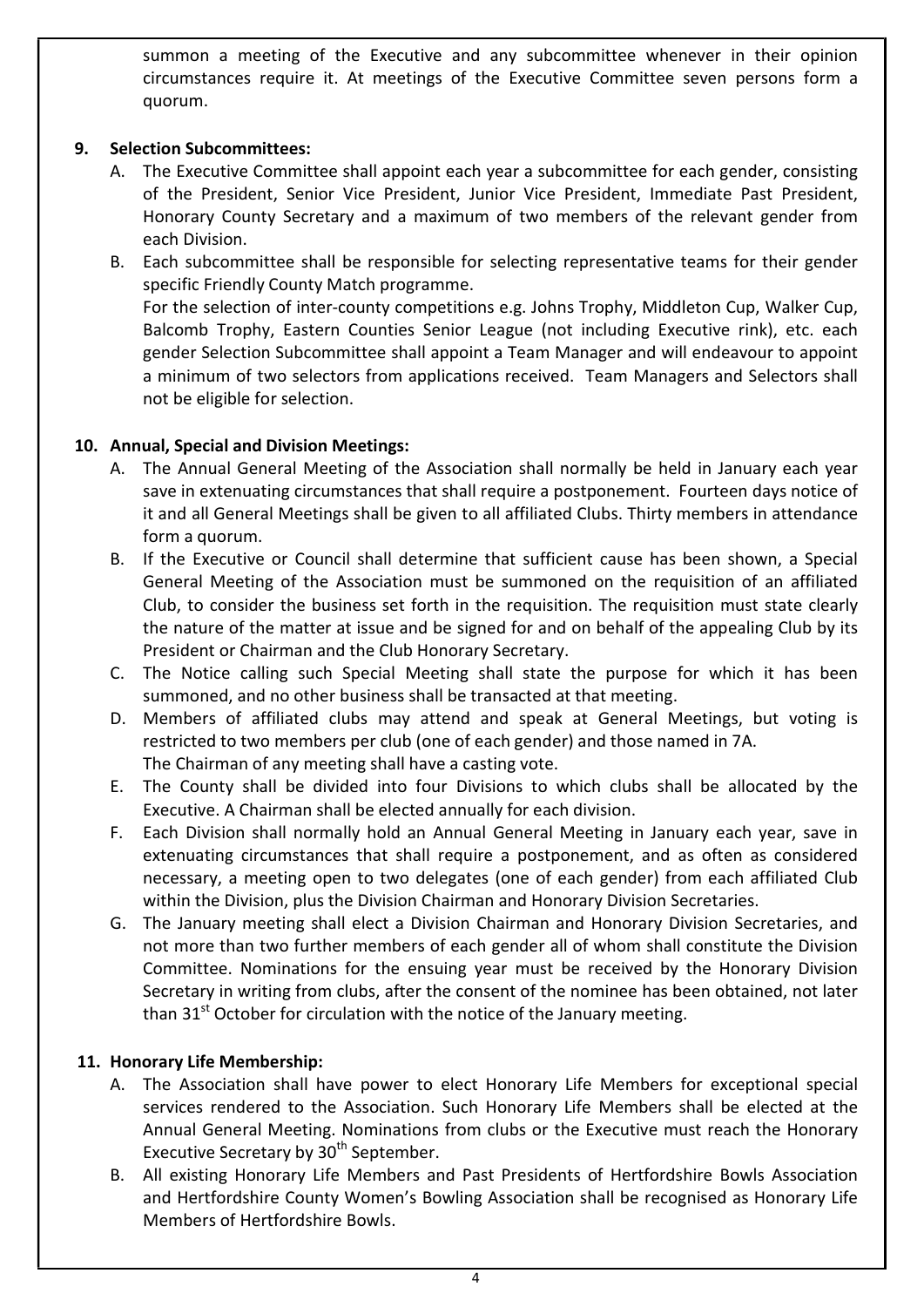#### 12. Records:

- A. The Honorary Executive Secretary shall keep a record of the business transacted at all meetings and shall submit to the Annual General Meeting a report of the proceedings since the previous Annual Meeting.
	- B. The Honorary Treasurer shall render to the Annual General Meeting a Financial Statement of the past year ended  $30<sup>th</sup>$  September. The statement shall be checked and signed by the Accounts Verifier appointed at the Annual General Meeting. Copies of the Statement of Accounts shall be sent to every affiliated Club fourteen days before the Annual General Meeting.
	- C. Appropriate records shall be kept by the Honorary County Secretaries and Honorary Division Secretaries of the business transacted at their meetings.

#### 13. Tournaments and Gala Days:

- A. All tournaments and gala days held at Clubs within Hertfordshire shall comply with the tournament licensing regulations of Bowls England.
	- B. Where the total reward in cash or kind does not exceed £300, the event must be licensed by the County Association. Applications for licences must be received by the Honorary Executive Secretary at least 90 days before the event. The licence fee shall be up to 10% of the total rewards at the discretion of the Executive.

#### 14. Grievances, Discipline and Misconduct:

- A. In the event that there are allegations of misconduct the Association shall adopt the definitions and follow the procedures set out by Bowls England in its Rules and Regulations Rule 9.
	- B. It shall be competent of the Executive after due consideration of any complaint and if need be, the examination of witnesses and relevant documentary evidence, to suspend or determine the membership of any Club or Club member.
	- C. In the event that additional evidence of the complaint be forthcoming, such Club or Club member shall have the right to appeal to Council against adverse decision, provided the appeal is signed by the Club President or Chairman and Honorary Secretary, and lodged with the Honorary Executive Secretary within twenty one days of the decision. Such appeal shall state the grounds on which it is made.
	- D. The rules of natural justice shall apply to all procedures under this rule.

#### 15. Indemnity and Civil Liability Insurance:

- A. Each Officer and member of the Association shall (to the extent that they are not entitled to recover under any policy of insurance) be indemnified out of any and all funds available to the Association which may be lawfully so applied against all costs, expenses and liabilities whatsoever incurred in the proper execution and discharge of duties undertaken on behalf of the Association or arising there from or incurred in good faith in the purported discharge of such duties.
- B. The Association shall maintain appropriate annual Civil Liability Insurance cover purchased from Bowls England or such other company as the Executive shall decide.

#### 16. Notification of Rules and Constitution:

A copy of the Rules and Constitution shall be sent to the Secretary of each affiliated Club and posted on the Hertfordshire Bowls website.

The Standing Orders and Bylaws shall be posted on the website.

Notwithstanding that it may not embody the Rules and Constitution, Standing Orders, or Bylaws every Club shall purchase a reference copy of the Association Year Book each year it is produced